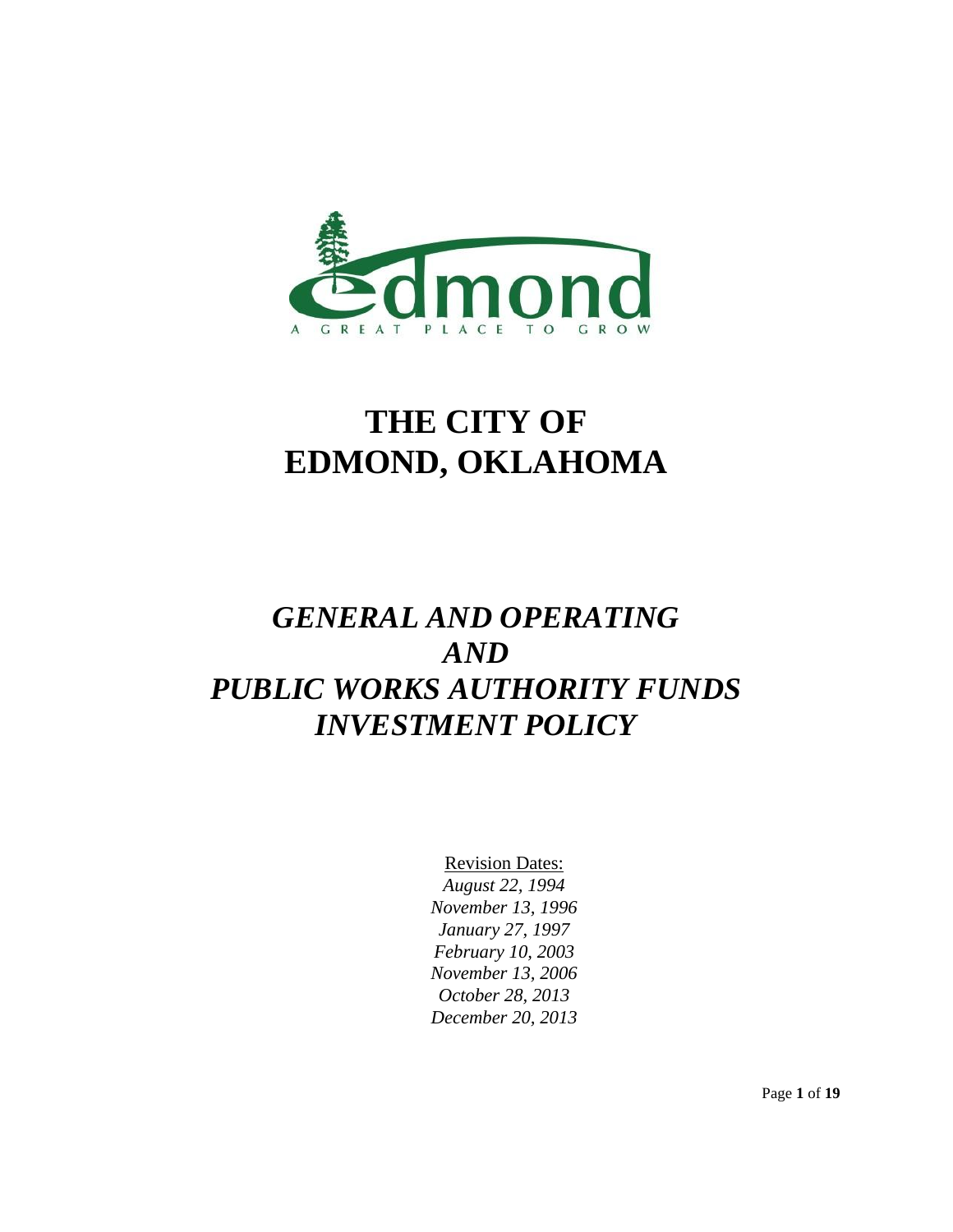## THE CITY OF EDMOND, OKLAHOMA INVESTMENT POLICY

## TABLE OF CONTENTS

| <b>ITEM</b>                                         |                                                                          | PAGE#          |
|-----------------------------------------------------|--------------------------------------------------------------------------|----------------|
|                                                     |                                                                          |                |
| Policy                                              |                                                                          | 3              |
| Scope                                               |                                                                          | $\mathfrak{Z}$ |
| Objectives                                          |                                                                          | 3              |
| Delegation and Restriction of Authority             |                                                                          | $\overline{4}$ |
| Ethics and Conflicts of Interest                    |                                                                          | $\overline{4}$ |
| Reporting/Safekeeping Requirements                  |                                                                          | 5              |
| <b>Internal Controls</b>                            |                                                                          | 6              |
| <b>Investment Limitations</b>                       |                                                                          | 6              |
| <b>Collateralization of Investments</b>             |                                                                          | 9              |
| <b>Competitive Selection of Investments</b>         |                                                                          | 10             |
| <b>General Obligation Bond Proceeds Investments</b> |                                                                          | 11             |
| <b>Advance Refunding Escrows</b>                    |                                                                          | 11             |
| <b>Repurchase Agreements</b>                        |                                                                          | 11             |
| <b>Investment Policy Adoption</b>                   |                                                                          | 12             |
|                                                     | Attachment 1- City Charter/Code (Relevant Sections)                      | 13             |
|                                                     | Attachment 2- State Statutes (General/Operating Funds Relevant Sections) | 14             |
|                                                     | Attachment 3- State Statutes (Public Works Authority Relevant Sections)  | 18             |
|                                                     | Attachment 4 - Sources and Acknowledgments                               | 19             |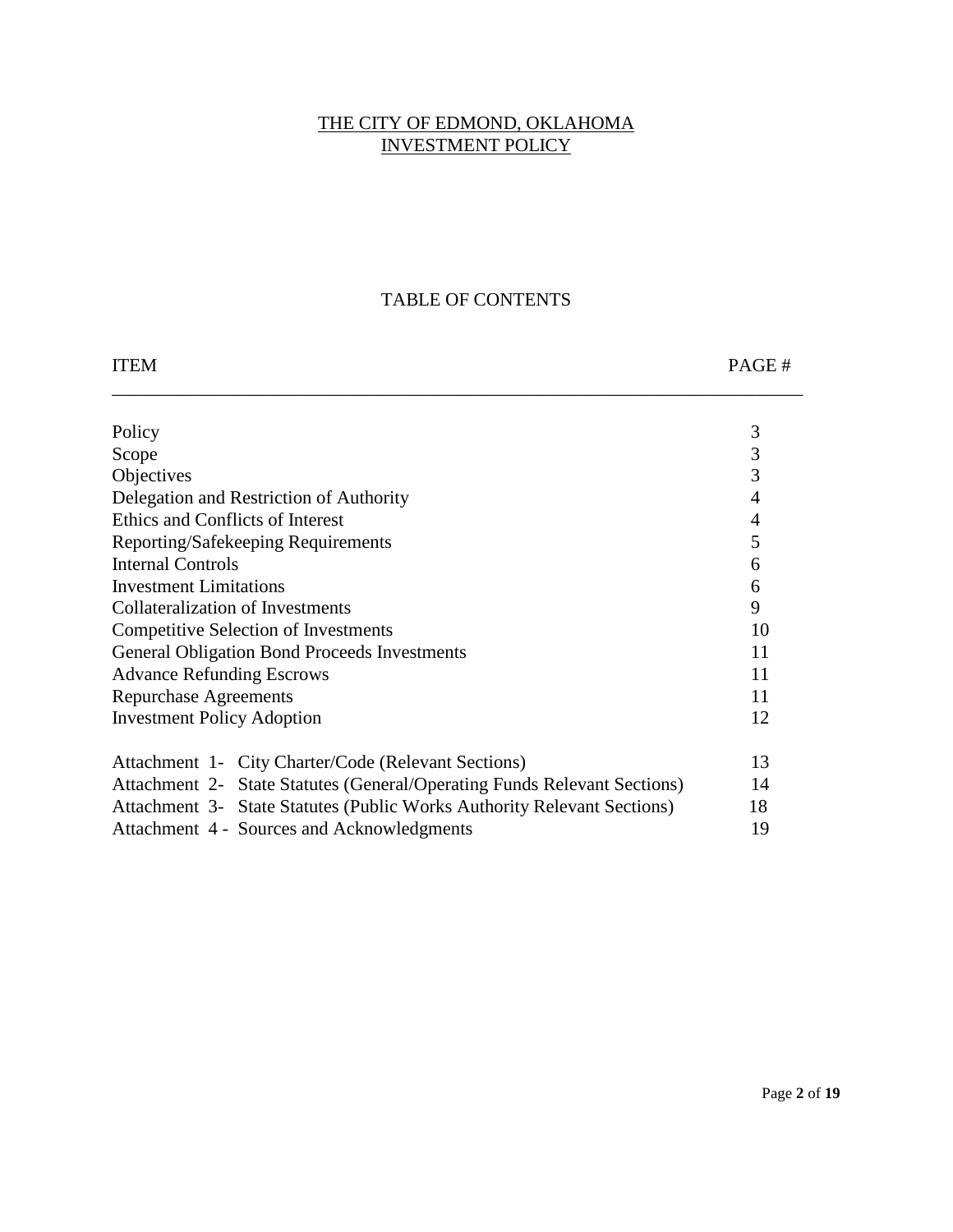## THE CITY OF EDMOND, OKLAHOMA INVESTMENT POLICY

## I. POLICY

A. It is the policy of the City of Edmond to invest all public funds in a manner which will provide the maximum security of principal, while meeting the daily cash flow demands of the City, conforming to all state and local statutes governing the investment of public funds, and providing the highest practical investment return within these guidelines.

## II. SCOPE

A. This Investment Policy applies to the investment of the operating funds and the Public Works Authority funds of the City of Edmond. These funds are accounted for and reported in the City of Edmond's accounting system and the audited Comprehensive Annual Financial Report. These funds are identified in the accounting system that participate in the pooled investments and will include future new funds adopted by the Edmond City Council.

B. Except for cash in certain restricted and special funds, the City will consolidate cash balances from all funds to maximize investment earnings. Investment income will be allocated to the various funds based on their respective participation and in accordance with generally accepted accounting principles.

C. This policy does not apply to uninvested funds of the City, for example, demand deposit accounts and cash on hand; or to the assets of employees' investment retirement funds and certain municipal trusts (for which separate Investment Policies may be adopted), or certain other non-City funds in the custody of the City Treasurer.

## III. OBJECTIVES

A. The City Finance Department will follow four major, prioritized objectives in investing funds which are surplus to the current cash needs of the City:

- **1. Legality -** All investment transactions will be in accordance with all applicable State and Federal Statutes, City Charter and Municipal Code restrictions and the tenets of this Investment Policy;
- **2. Safety -** Each investment transaction shall seek to ensure that capital losses are avoided due to security defaults, and to minimize erosion of value due to normal market fluctuations.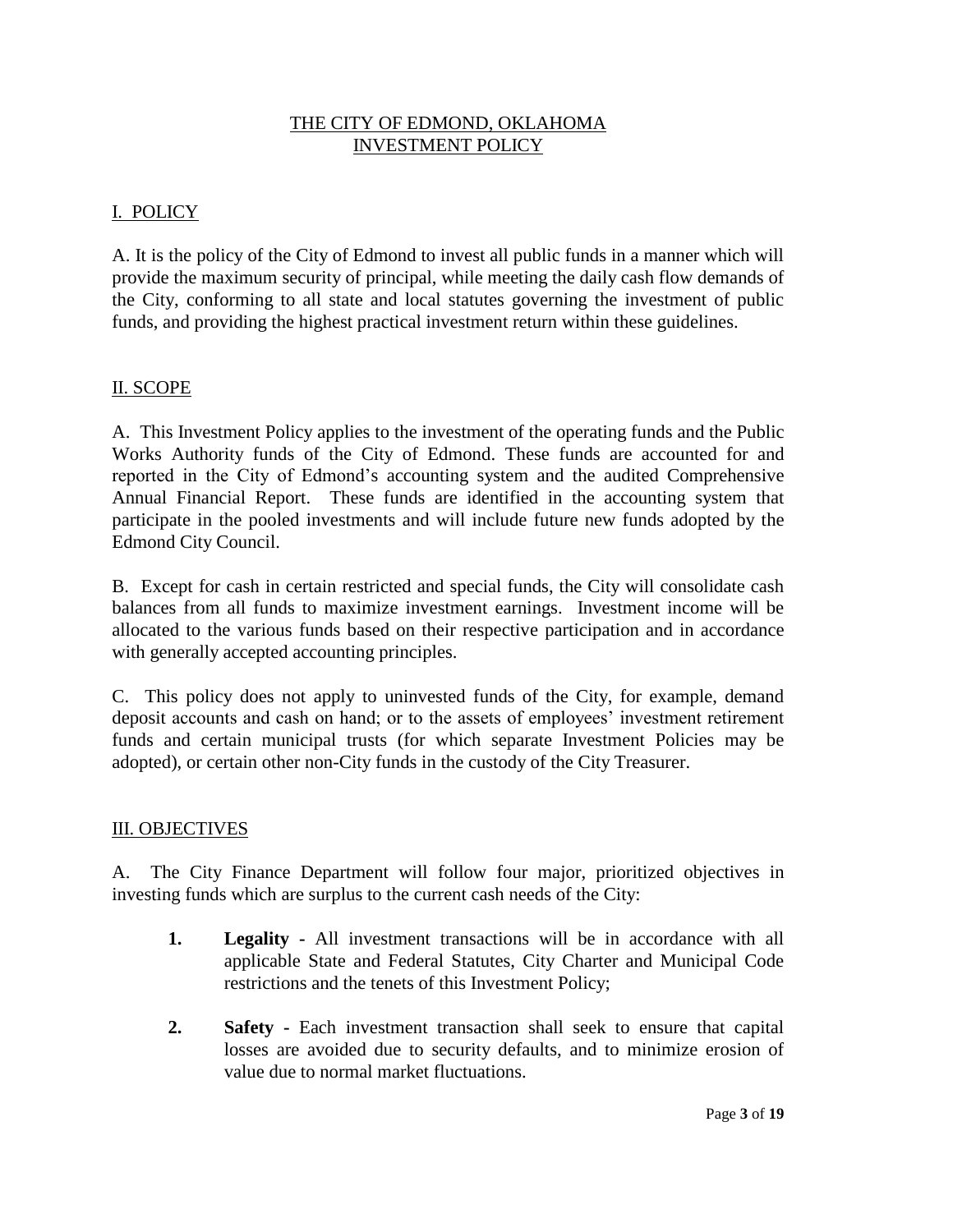- **3. Liquidity -** The investment portfolio will at all times be maintained in a structure which enables the immediate cash flow needs of the City and Trusts to be met through the maturity or sale of investment securities.
- **4. Return on Investment -** The portfolio shall be designed to attain a market rate of return throughout budgetary and economic cycles, taking into account the City's legal constraints, investment risk constraints and the cash flow characteristics of the portfolio.

## IV. DELEGATION AND RESTRICTION OF AUTHORITY

A. The authority for the investment of funds of the City is granted by the City Charter<sup>1</sup> and Oklahoma State Statutes<sup>2</sup>, to the City Treasurer. The City Charter<sup>3</sup> authorizes the City Treasurer to employ and supervise such employee or employees as may be necessary for the efficient discharge of his duties. In accordance with these provisions, the City Treasurer or his designee may buy, sell and trade investments in accordance with the goals, objectives and restrictions of this investment policy.

B. The standard of prudence to be used by investment officials shall be the "prudent person" standard and shall be applied in the context of managing an overall portfolio. Investment officers acting in accordance with written procedures and this investment policy and exercising due diligence shall be relieved of personal responsibility for an individual security's credit risk or market price changes, provided deviations from expectations are reported in a timely fashion and the liquidity and the sale of securities are carried out in accordance with the terms of this policy.

C. Investments shall be made in all cases with judgment and care, under circumstances then prevailing, which persons of prudence, discretion and intelligence exercise in the management of their own affairs; not for speculation, but for investment, considering the probable safety of the capital above the probable income to be derived $4$ .

D. Bonding of all City Treasurer's staff who have authority to invest public funds, make wire transfers or who have signatory authority for depository accounts and who handle cash shall be required in accordance with the minimum amount stated in the Edmond Municipal Code<sup>5</sup>.

## V. ETHICS AND CONFLICTS OF INTEREST

<sup>1</sup> See Attachment 1, Charter of Edmond, Art. IV, §§ 19

<sup>2</sup> See Attachment 2, 62 O.S. Supp. 2000 §§ 348.1; 62 O.S. Supp. 2000 §§ 348.3; 60 O.S. §§ 176-180.2

<sup>3</sup> See Attachment 1, Charter of Edmond, Art. IV, §§ 19

<sup>4</sup> See Attachment 2, 62 O.S. Supp. 2000, §§ 348.3.C

<sup>5</sup> See Attachment 1, Edmond Municipal Code § 2.12.010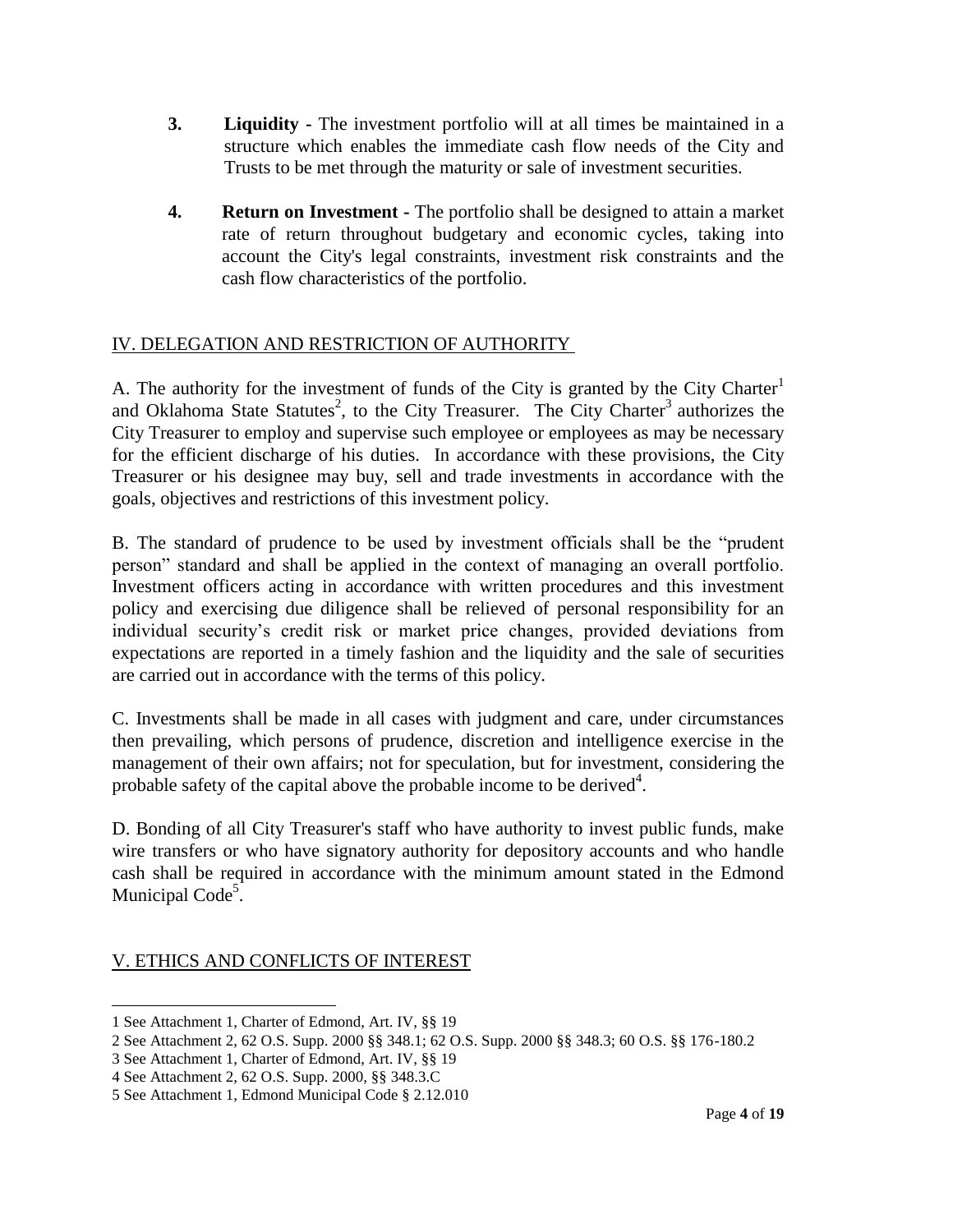A. Officers and employees involved in the investment process shall refrain from personal business activity that could conflict with Federal and State Statutes, City Ordinances, proper execution of the investment program, or which could impair their ability to make impartial investment decisions. Investment officials, including their immediate family or family members, shall disclose to the City Manager and the Finance Director any material financial interests in financial institutions that conduct business within this jurisdiction, and they shall further disclose any material personal financial/investment positions that could be related to the performance of the City's investment portfolio. Investment officials shall subordinate their personal investment transactions to those of the City, particularly with regard to the timing of purchases and sales.

## VI. REPORTING/SAFEKEEPING REQUIREMENTS

A. The City Finance Department shall keep a written record of all investments and shall forward information to the Accounting Division to be posted in the financial records. Records of the Treasury Division and Accounting Division shall be reconciled on a monthly basis and at the end of each fiscal year, under applicable accounting standards. The City Treasurer shall provide summarized and/or detailed investment reports to the Finance and Audit Committee and the City Council on a monthly basis<sup>6</sup>. The City Treasurer should design the reporting to meet the needs and requests of the Finance and Audit Committee and the City Council.

B. All investment securities purchased through a broker/dealer that are being held for the City in unregistered form by the broker/dealer must be covered under SIPC or private insurance at a rate of one hundred ten percent (110%) of fair market value.

C. Investment securities purchased may be held in safekeeping at an institution designated by the City Treasurer. Security transactions should be accomplished on a delivery versus payment (DVP) basis. Securities being purchased shall be delivered to the City's safekeeping agent, in the name of the City, before payment is released. The City Treasurer will provide written notification to the safekeeping agent of the expected delivery of securities with all specific information and will also provide security delivery instructions to the approved broker/dealers. The institution shall issue a safekeeping receipt to the City listing the specific instrument, par value, rate, maturity and any other pertinent information. In addition, the safekeeping institution shall send a report on at least a quarterly basis listing all securities held in each safekeeping account which shall be verified by the City Finance Department. Certificates of Deposit issued by a local bank may be held in safekeeping at that institution. The institution shall issue a copy of the Certificate of Deposit, a safekeeping receipt, or some other confirmation of the purchase which is satisfactory to the Treasurer, to be kept on file in the City Finance Department and which indicates the amount, interest rate, issue date and maturity date of the Certificate of Depository. Certificates of Deposit issued by institutions outside

 $\overline{a}$ 6 See Atachment 1, Edmond Municipal Code § 2.12.020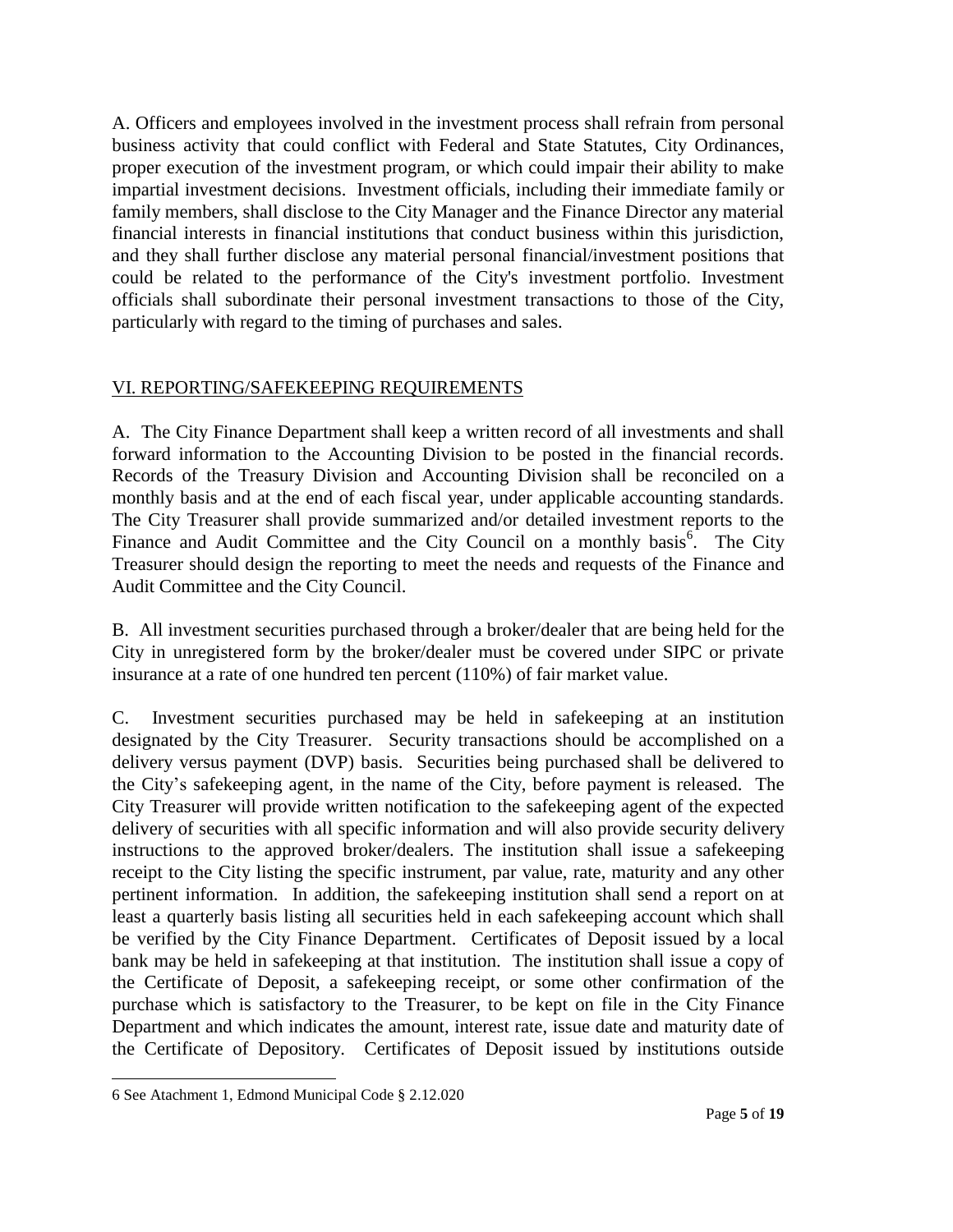Oklahoma City shall be held in safekeeping at the institution approved for safekeeping of other investment securities.

D. General Accounting Standards Board Statement Number 40 (*Deposit and Investment Risk Disclosures)* requires disclosures related to investment credit risk, dependent on safekeeping arrangements. These disclosures are as follows:

- Deposits that are not covered by depository insurance and are (a) uncollateralized, (b) collateralized with securities held by the pledging financial institution, or (c) collateralized with securities held by the pledging financial institution's trust department or agent but not in the depositorgovernment's name.
- Investment securities that are uninsured, are not registered in the name of the government, and are held by either (a) the counterparty or (b) the counterparty's trust department or agent but not in the government's name.

E. If it is determined that certain investments should be held in a manner as noted above, the City Treasurer shall be required to:

- 1. Maintain adequate documentation as to why the investments are being held as listed above,
- 2. Prepare for each investment or group of investments, an analysis of the specific reasons and risks involved and
- 3. Disclose the above information to the City Finance Committee.

## VII. INTERNAL CONTROLS

A. The Finance Director will work with the Treasury Division to establish a system of internal controls to ensure the integrity of the investment process. All investment transactions shall be supported by written evidence such as a confirmation ticket issued by the broker/dealer. In addition, investment controls will be reviewed on a periodic basis through internal audit activities. The controls shall be designed to prevent loss of public funds because of fraud, error, misrepresentation, or imprudent actions by an employee of the City.

## VIII. INVESTMENT LIMITATIONS

 $\overline{a}$ 

A. Investments of surplus funds will be limited to those investment types authorized by the City Charter<sup>7</sup> through State Statutes<sup>8</sup>. The Charter of the City of Edmond provides for

<sup>7</sup> See Attachment 1, Charter of Edmond, Art. IV, §§ 19

<sup>8</sup> See Attachment 2, 62 O.S. Supp. 2000 §§ 348.1; 62 O.S. Supp. 2000 §§ 348.3; 60 O.S. §§ 176-180.2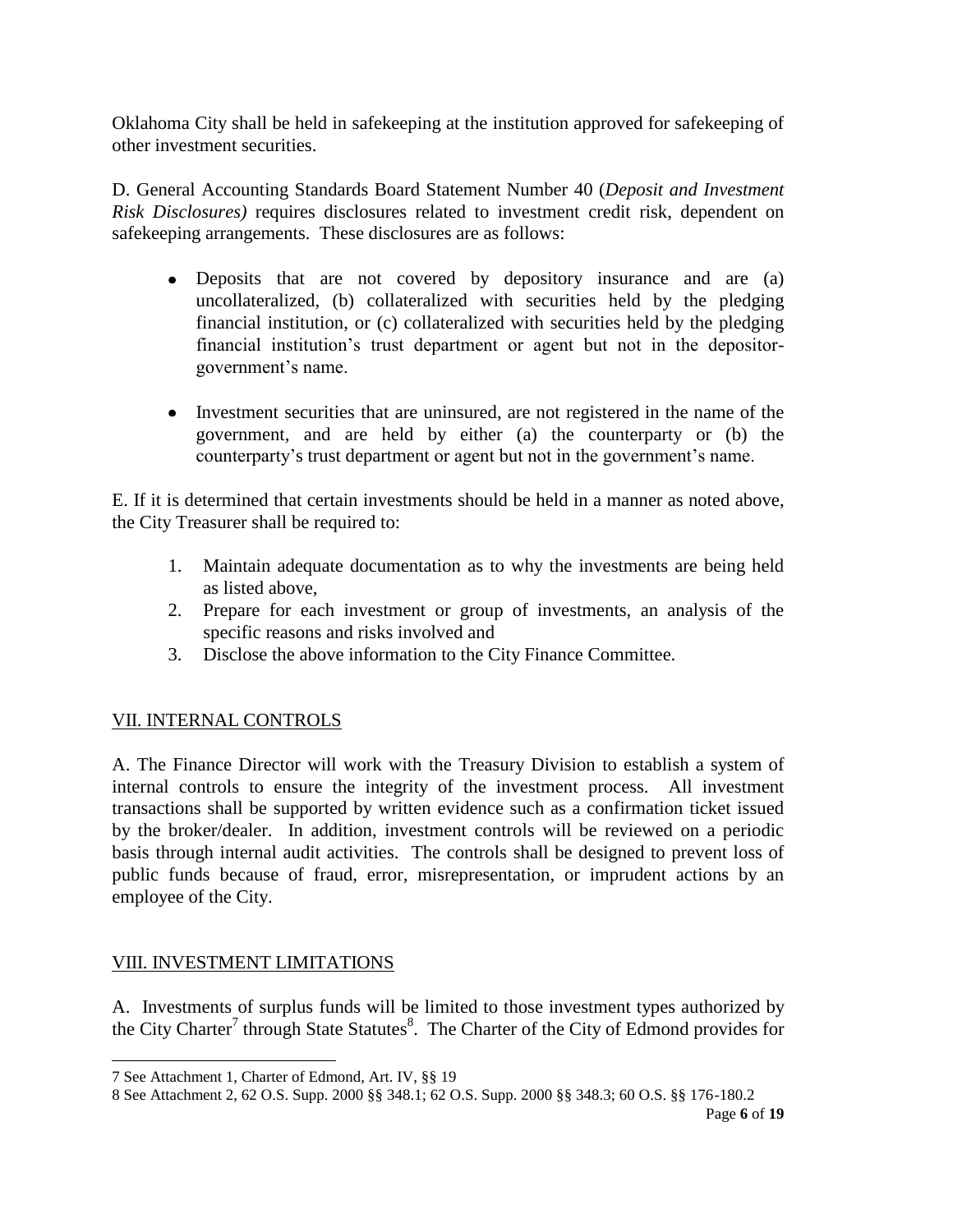the investment of municipal funds in the custody of the City Treasurer only in such securities as are provided by the Constitution and laws of the State of Oklahoma.

B. The Treasurer is authorized to invest funds in such securities as provided by Oklahoma State Statutes<sup>9</sup>. This Policy may be more restrictive than that allowed by state statute. The securities authorized by the approval of this policy shall be:

- 1. Direct obligations of the United States Government, its agencies or instrumentalities to the payment of which the full faith and credit of the Government of the United States is pledged or obligations to the payment of which the full faith and credit of this State is pledged; or
- 2. collateralized or insured certificates of deposits of savings and loan associations, banks, savings banks and credit unions located in this state, when the certificates of deposit are secured by acceptable collateral as provided in Section 517.5 of this title, or fully insured certificates of deposit at banks, savings banks, savings and loan associations and credit unions located out-of-state; or
- 3. savings accounts or savings certificates of savings and loan associations, banks, and credit unions, to the extent that the accounts or certificates are fully insured by the Federal Deposit Insurance Corporation; or
- 4. investments as authorized by Section 348.3 of this title which are fully collateralized in investments specified in paragraphs 1 through 3 of this section, and where the collateral has been deposited with a trustee or custodian bank in an irrevocable trust or escrow account established of such purposes; or
- 5. county, municipal or school district direct debt obligations for which an ad valorem tax may be levied or bond and revenue anticipation notes, money judgments against such county, municipality or school district ordered by a court of record or bonds or bond and revenue anticipation notes issued by a public trust for which such county, municipality or school district is a beneficiary thereof. All collateral pledged to secure public funds shall be valued at no more than market value. The income received from the investment may be place in the general fund of the governmental subdivision to be used for general governmental operations, the sinking fund, the building fund, or the fund from which the investment was made.
- 6. Obligations of the United States government, its agencies and instrumentalities;

<sup>9</sup> See Attachment 2, 62 O.S. Supp. 2000 §§ 348.1; 62 O.S. Supp. 2000 §§ 348.3; 60 O.S. §§ 176-180.2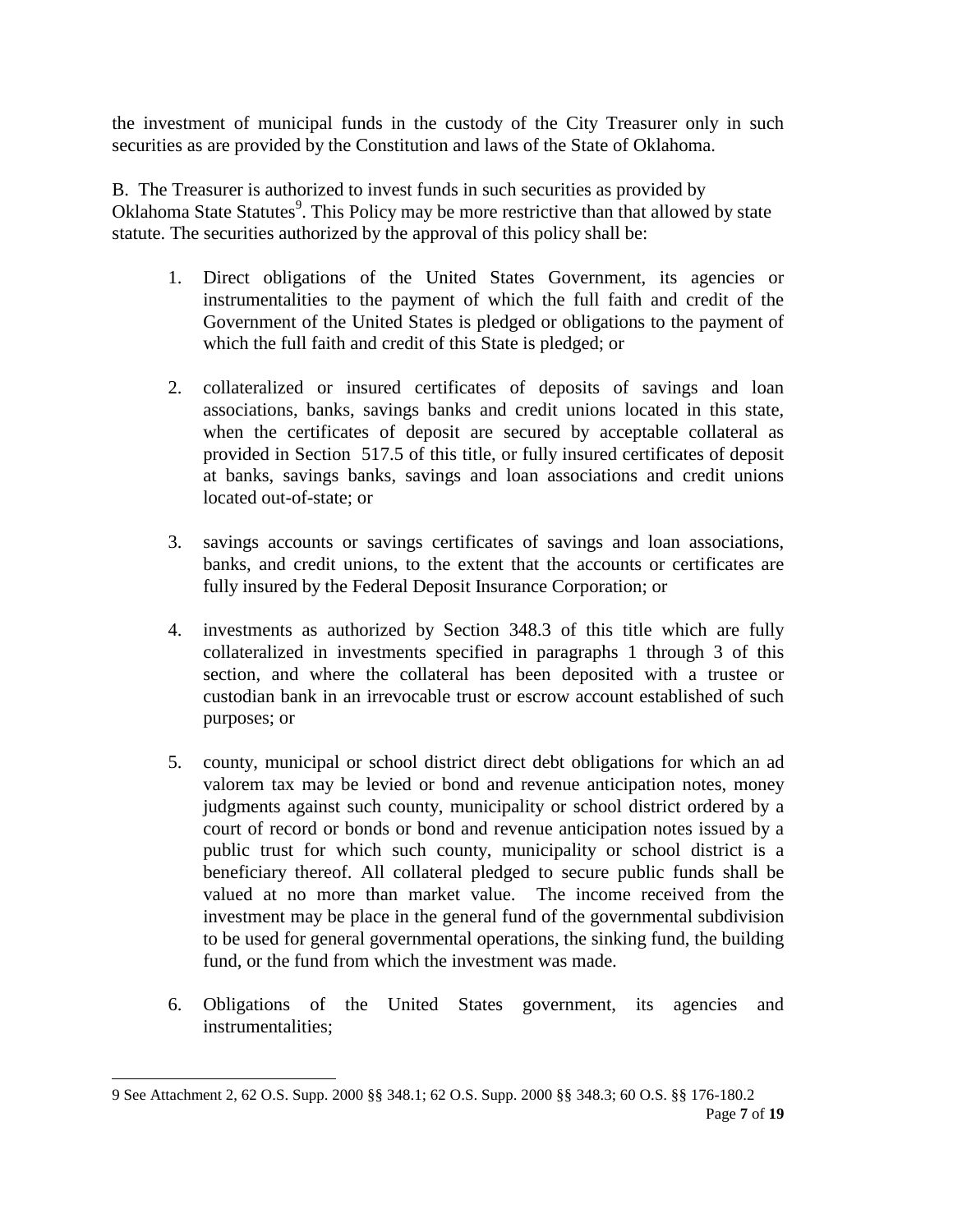- 7. Collateralized or insured certificates of deposit and other evidences of deposit at banks, savings banks, savings and loan associations and credit unions located within the state; or fully insured certificates of deposit and banks, savings banks, savings and loan associations and credit unions located out of state;
- 8. Negotiable certificates of deposit issued by a nationally or state-chartered bank, savings bank, a savings and loan association or a state-licensed branch of a foreign bank. Purchases of negotiable certificates of deposit shall not exceed ten percent (10%) of the surplus funds of the city or county which may be invested pursuant to this section. Not more than one-half (1/2) of the ten percent (10%) limit shall be invested in any one financial institution specified in this paragraph;
- 9. Prime banker's acceptances which are eligible for purchase by the Federal Reserve System and which do not exceed two hundred seventy (270) days' maturity. Purchases of prime bankers acceptances shall not exceed ten percent (10%) of the surplus funds of the city or county which may be invested pursuant to this section. Not more than one-half  $(1/2)$  of the ten percent (10%) limit shall be invested in any one commercial bank pursuant to this paragraph;
- 10. Prime commercial paper which shall not have a maturity that exceeds one hundred eighty (180) days nor represent more than ten percent (10%) of the outstanding paper of an issuing corporation. Purchases of prime commercial paper shall not exceed seven and one-half percent (7 1/2%) of the surplus funds of the city or county which may be invested pursuant to this section; and
- 11. Repurchase agreements that have underlying collateral consisting of those items specified in paragraphs 1 through 5 of this subsection.
- 12. Money market funds regulated by the Securities and Exchange Commission and which investments consist of those items and those restrictions in paragraphs 1 through 6 of this subsection.

C. To the extent possible, the City Finance Department will attempt to match investments with anticipated cash flows. Unless matched to a specific cash flow, investments will not be made in securities maturing more than five (5) years from the date of purchase or in accordance with state and local statutes and ordinances. Reserve funds and other funds with longer-term investment horizons may be invested in securities exceeding five (5) years if the maturity of such investments are made to coincide as nearly as practicable with the expected use of funds.

Page **8** of **19** D. Because of the inherent difficulties in accurately forecasting cash flow requirements, a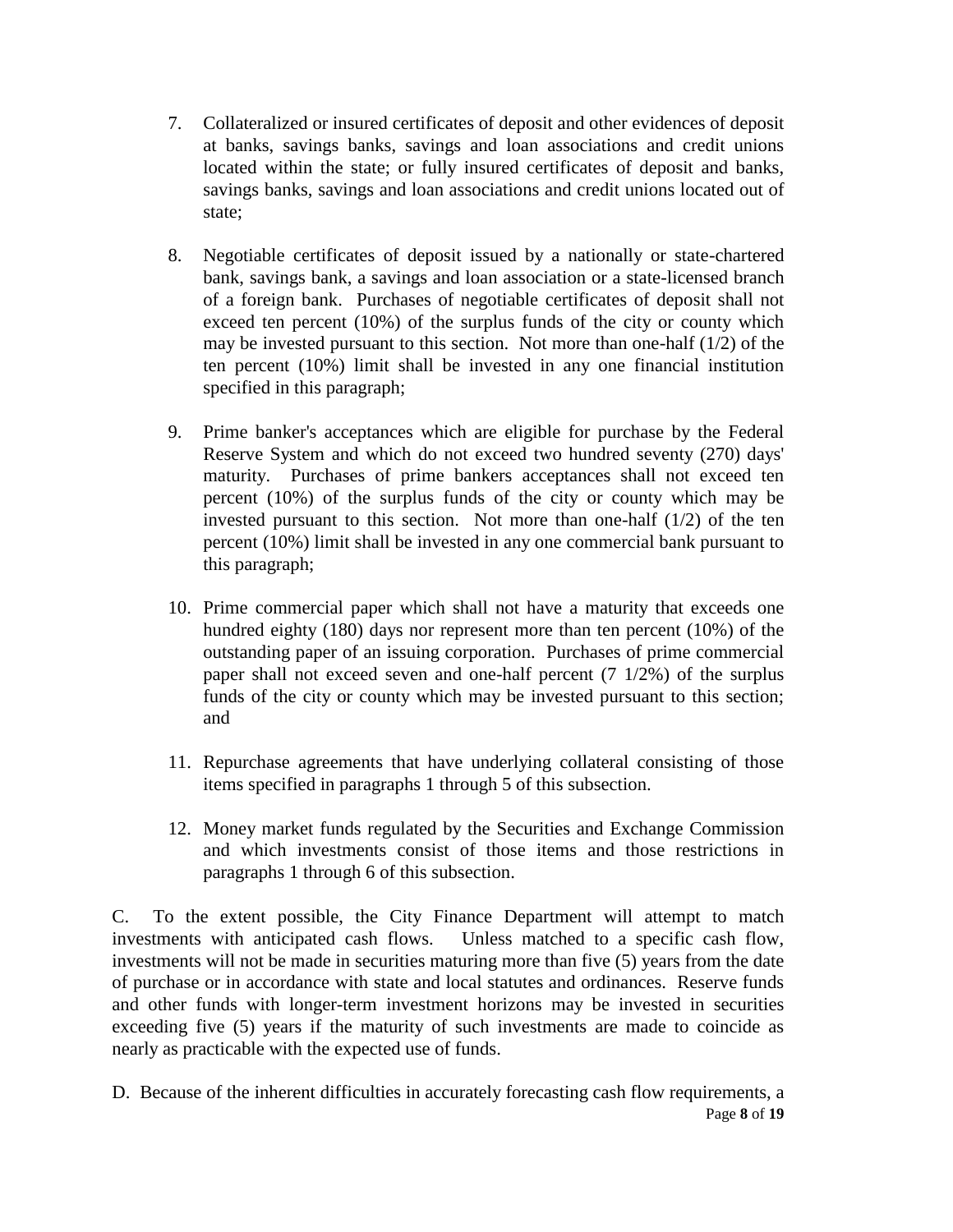portion of the portfolio should be continuously invested in readily available funds such as demand deposit accounts, money market funds, or overnight repurchase agreements to ensure that appropriate liquidity is maintained to meet ongoing obligations.

E. In accordance with State Statutes, investments in certificates of deposit must be collateralized or insured<sup>10</sup>. Investment in FDIC pass-through programs such as CDARS<sup>®</sup> (The Certificate of Deposit Account Registry Service®) or similar FDIC insured depository networks are not to exceed \$50 million collectively or the current limit allowed by CDARS®. Investment in banker's acceptances will be limited to maturities within 270 days from the date of purchase, and commercial paper will be limited to maturities of 180 days. Commercial paper must be of prime investment quality, carrying a rating of A2" or above by Standard and Poor's Corporation or "P2" or above by Moody's Investor's Service. Collateral for certificates of deposit and repurchase agreements using investments with maturities of greater than 15 years may be accepted.

F. Investments with maturities longer than five years from the date of purchase must provide income (e.g., periodic interest payments) on at least an annual basis and shall be limited to securities for which there is an active and immediate secondary market, such as U.S. Treasury Notes.

G. Funds may be invested in FDIC insured depository networks, or programs which are approved by the City Council, and which meet the competitive bidding requirements as discussed in this policy.

H. Investments in securities allowed by Oklahoma State Statute<sup>12</sup>, Title 62, Section 348.1, Item A.5. shall be restricted to Oklahoma issues, must carry a rating of "A+" or above by Standard and Poor's Corporation, or a rating of "A1" or above by Moody's Investor's Service, and is subject to an overall portfolio limit of 25%.

## VIV. COLLATERALIZATION OF INVESTMENTS

A. The City Finance Department may invest in certain instruments when those instruments are collateralized, as evidenced by pledge of joint custody between the selling entity and the City. The custodian shall issue a custody receipt to the City Treasurer identifying the security and stating that it is pledged to the City of Edmond. Such collateral shall not be released to the pledgor unless deposits are withdrawn, or investments are sold, mature, or are adequately secured by other similar collateral and only after the City Finance Department has evidenced its approval.

B. The City Finance Department shall verify as appropriate and at least monthly, that the market value of collateral pledged is sufficient to cover the investment and any additional

<sup>10</sup> See Attachment 2, 62 O.S. §§ 517.5

<sup>12</sup> See Attachment 2, 62 O.S. §§ 348.1, A.5.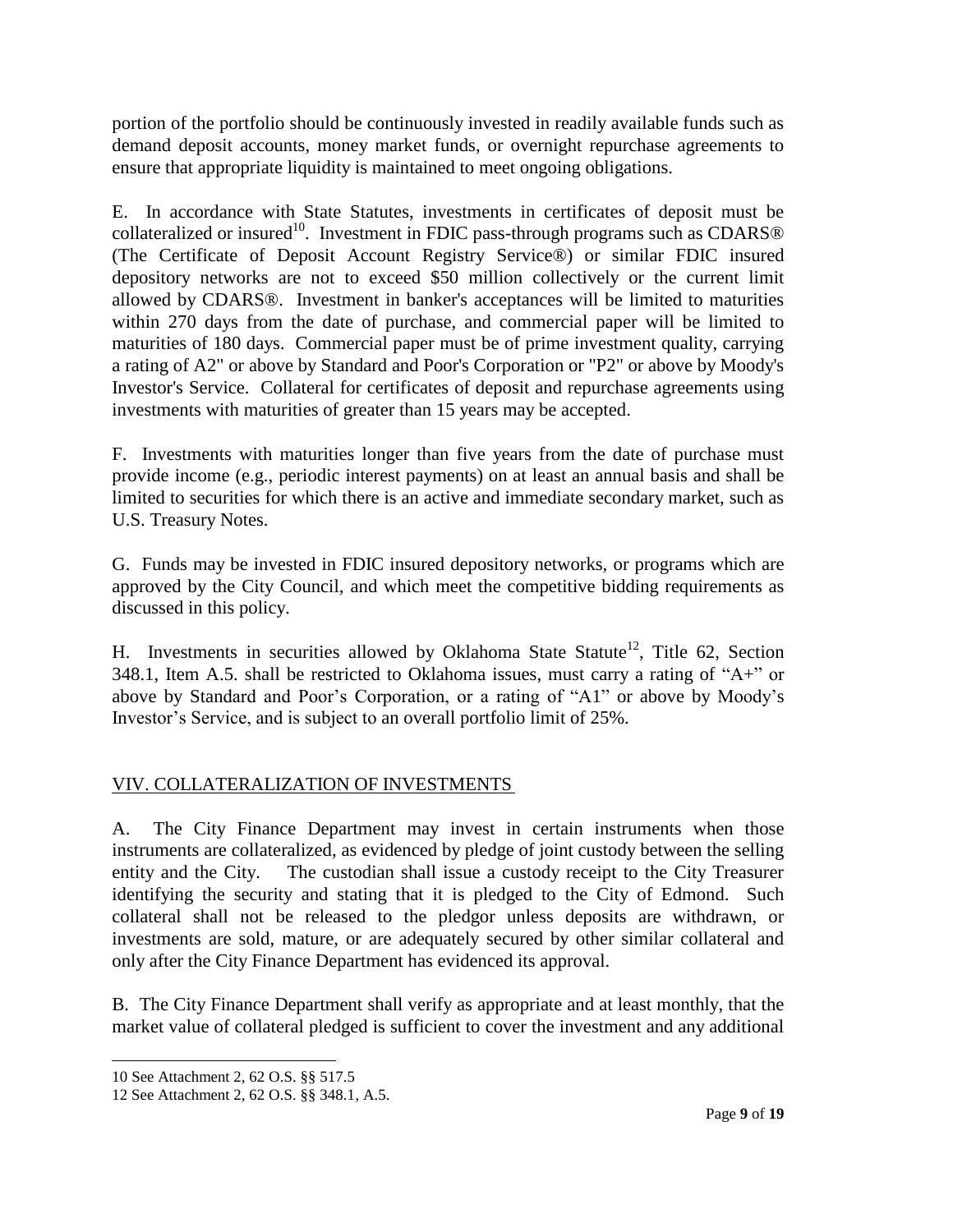deposits at the institution with whom the investment is placed at margins of at least 102 percent, less federal depository insurance, if applicable. The City Treasurer shall have discretion to refuse any instrument as appropriate collateral, notwithstanding the tenets of this Investment Policy.

C. Acceptable instruments for collateralization of certificates of deposit, savings accounts, and interest bearing demand accounts shall be those listed below. This listing is more restrictive than the Statute on which it is based<sup>11</sup>. In cases in which instruments are authorized by the Statutes but not by the listing below, this listing shall prevail.

- (a) United States Treasury Bills, Notes or Bonds;
- (b) Government National Mortgage Association obligations;
- (c) Student Loan Marketing Association obligations;
- (d) Federal National Mortgage Association obligations;
- (e) Federal Home Loan Mortgage Corporation obligations;
- (f) Small Business Association obligations;
- (g) Federal Farm Credit Bank obligations;
- (h) Federal Land Bank obligations;
- (i) Federal Home Loan Bank obligations;
- (j) State of Oklahoma bonds, notes, or certificates payable by the State Treasurer and issued by an agency of the State of Oklahoma pursuant to an act of the Legislature and to the payment of which the full faith and credit of the State of Oklahoma is pledged;
- (k) Bonds issued by any County in the State of Oklahoma;
- (l) Bonds issued by any school district or board of education in the State of Oklahoma

D. Acceptable instruments for the collateralization of repurchase agreements, commercial paper, bankers acceptances, and U.S. Government agency and instrumentality obligations are limited to direct obligations of the United States Government to the payment of which the full faith and credit of the Government of the United States is pledged.

E. Investment in savings accounts will only be made at approved Depository Institutions approved by the City Council.

## X. COMPETITIVE SELECTION OF INVESTMENT INSTRUMENTS

A. Before investments of surplus funds are placed, a competitive telephone, FAX or electronic "bid" process (consisting of quoted interest or yield rates, dollar prices, or discount rates) shall be conducted. Certificates of deposit will be bid among approved depository banking institutions, while other investment instruments will be bid among security dealers approved by the City Council. Bids will be secured from at least three

<sup>11</sup> See Attachment 2, 62 O.S. §§ 517.5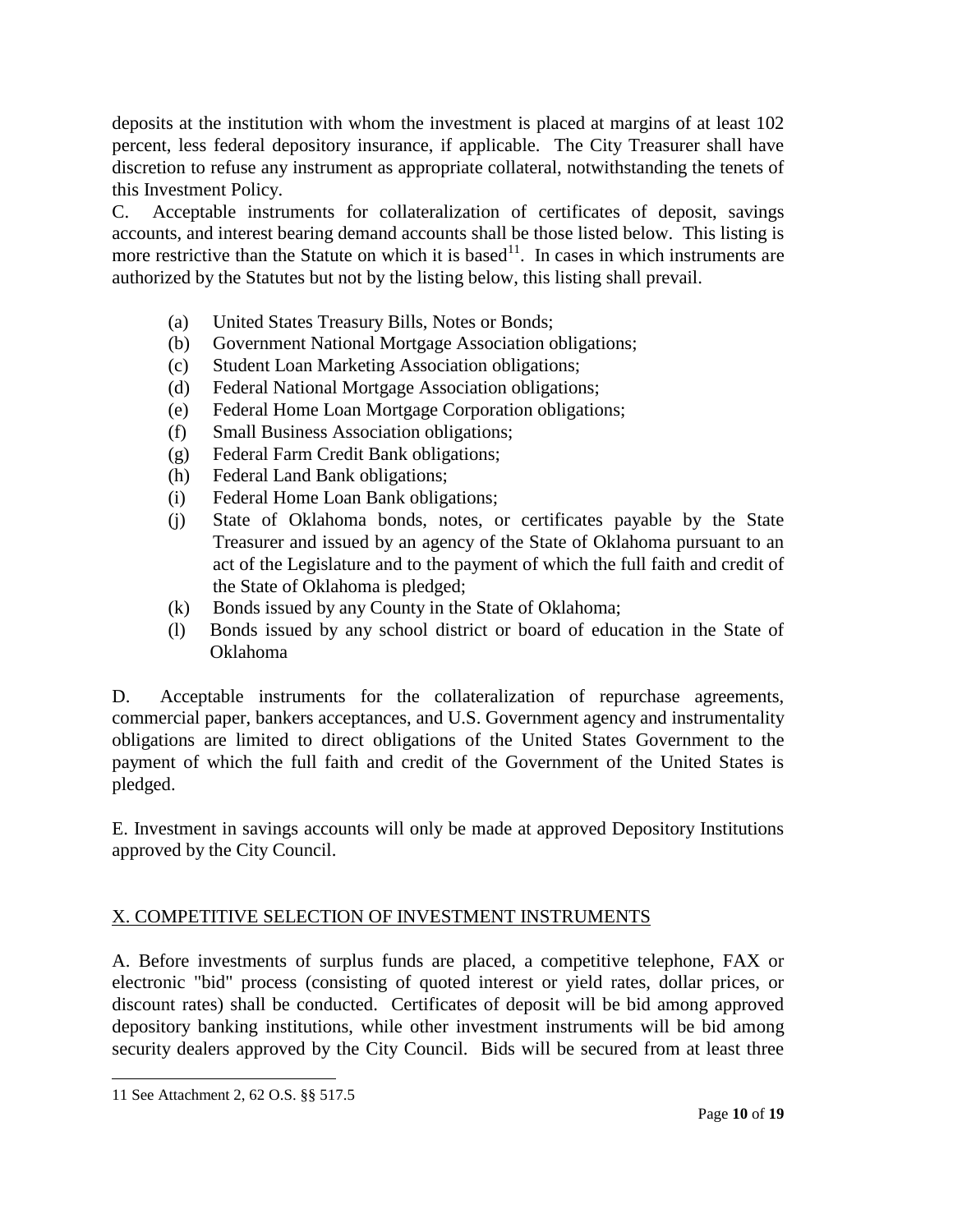institutions, if possible. Bidders are required to bid a firm price or yield, which will remain effective for a reasonable period of time (approximately 30 minutes), given market fluctuations, to allow further bids to be received. Typically, awards will be made to the bidder offering the highest effective yield consistent with policy restrictions; however, transaction costs, diversification requirements, and other factors may be considered when awarding investments such as maintaining a local presence.

## XI. GENERAL OBLIGATION AND REVENUE BOND FUND PROCEEDS

A. General Obligation and Revenue bond fund proceeds shall be invested pursuant to applicable laws, relevant bond indenture requirements and relevant tenets of this Investment Policy. Proceeds from tax-exempt General Obligation and Revenue Bonds shall be invested, recorded and reported in the manner set forth by the U.S. Treasury and Internal Revenue Service so as to preserve the tax exempt status of the bonds. The Finance Department will maintain systems to ensure that these requirements are met.

#### XII. ADVANCE REFUNDING ESCROWS

A. Advance refunding of revenue obligation bond proceeds will be executed through a negotiated sale or competitive bid to create a refunding escrow account that will produce savings and is structured efficiently to meet the debt service requirements of the refunded issues or issues. The proceeds will be invested pursuant to applicable laws, relevant bond indenture requirements and relevant tenets of this policy. The Finance Department will perform the administrative oversight of the designated financial advisor or escrow agent as to the structure and yield of the escrow and to insure that the tax-exempt statue of the bond issue is preserved.

B. To ensure compliance with the Internal Revenue Service regulations, the escrow securities shall be purchased at fair market value and all fees paid to any parties associated with the investment of the escrow securities disclosed to the City.

#### XIII. REPURCHASE AGREEMENTS

A. Repurchase agreements will only be entered into upon the execution of an approved Master Repurchase Agreement between the City and appropriate financial institutions. Such Master Repurchase Agreements will provide, among other things, for the delivery of securities to either the City or an approved third party safekeeping organization. The securities will be limited to those types approved for the investment of City funds. Market value of the securities will equal at least 101% of the amount of the repurchase agreement at the time of execution of the agreement. The City Finance Department may require a higher margin ratio, depending on the amount of time until the completion of the repurchase transaction or the nature of the securities involved.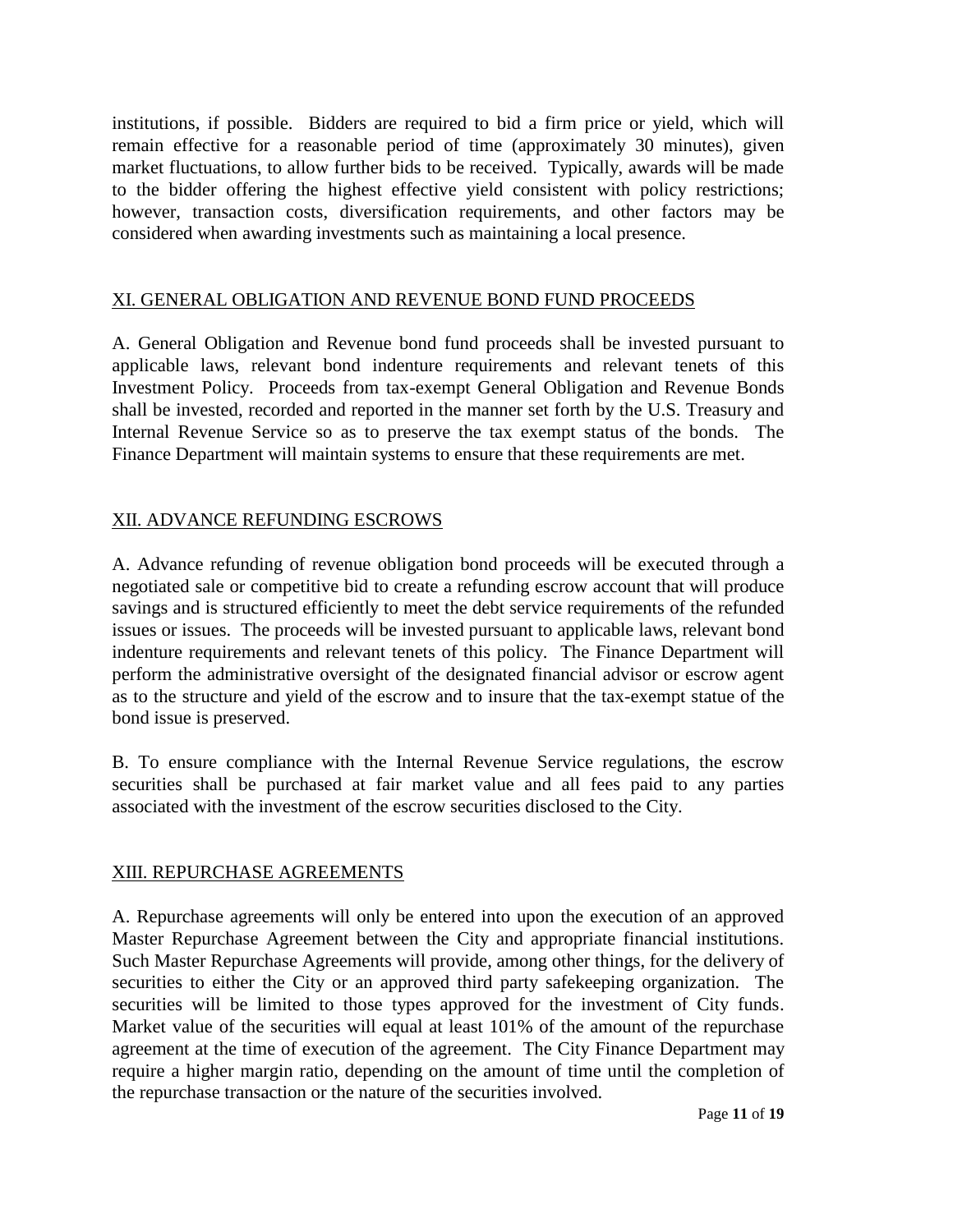B. Substitution of securities during the term of the repurchase agreement will not be allowed unless authorized by the City Treasurer.

C. Reverse repurchase agreements will not be allowed.

## XV. INVESTMENT POLICY ADOPTION

These investment policies may be revised or amended only by resolution of the City Council of the City of Edmond and the trustees of the Edmond Public Works Authority. The City shall review on an as needed basis the Investment Policy regarding the investment of its funds and funds under its control.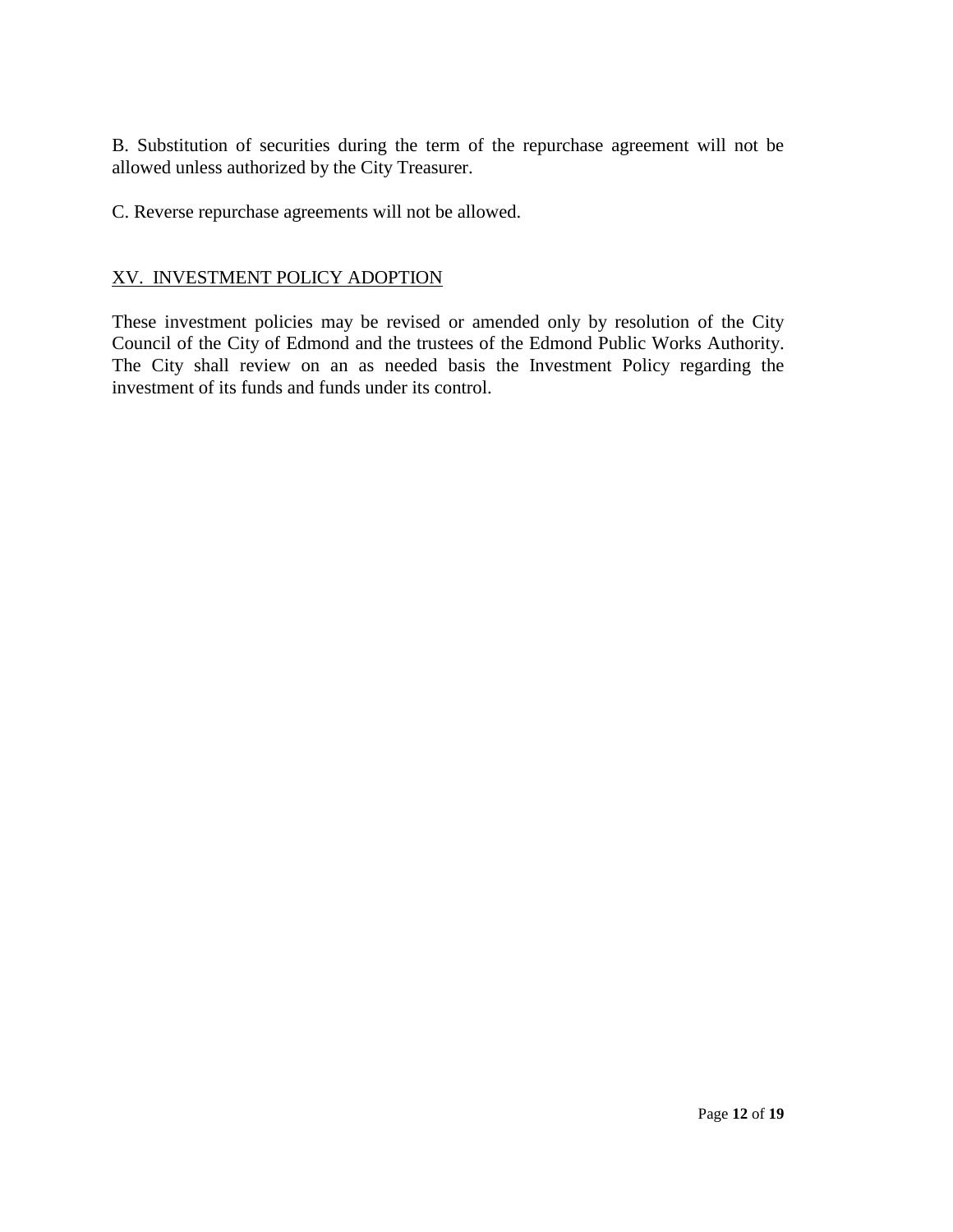#### EDMOND CHARTER AND CODE RELEVANT SECTIONS

#### City Charter, Article IV, Section 19 **Duties of the City Treasurer**

"The city treasurer shall have the custody of the funds of the City, and shall pay out the same only upon order of the city manager attested by the city clerk and signed by the mayor. He shall invest the funds of the City only in such securities as are provided for by constitution in the laws of the State of Oklahoma, for the investment of the school funds of the State, and all uninvested funds shall be deposited in the City depository, or depositories of the City. The city treasurer is required to attend the second regular council meeting of each month and at that time to be prepared to report on the financial status of the City."

"The city manager may authorize the city treasurer to employ and supervise such employee or employees as may be necessary for the efficient discharge of his duties. The city treasurer may submit an annual budget through the city manager outlining the amounts required for the proper conduct of his office, to include requirements for personnel, office equipment, supplies or any other needs the city treasurer may determine. (Amended General Election, April 3, 1979; Amended General Election, April 7, 2009 - This amendment changing the position of City Treasurer from elective to appointive will commence on May 6, 2013 or sooner if a vacancy in the position of City Treasurer occurs.)."

#### City Code, Section 2.12.010 **Bonds**

"The City Treasurer and the person or persons appointed Assistant City Treasurer shall furnish to the City their good and sufficient bonds respectively, each in the amount of One Hundred Thousand Dollars (\$100,000.00) guaranteeing their respective faithful performance and discharge of their official duties. The bonds are to be executed by a corporate surety company authorized to do business in this state. After approval by the Mayor and Council the bonds shall be on file with the City Clerk."

#### City Code, Section 2.12.020 **Monthly Report**

"The City Treasurer shall make a monthly report to the Mayor and Council showing the financial condition of the City."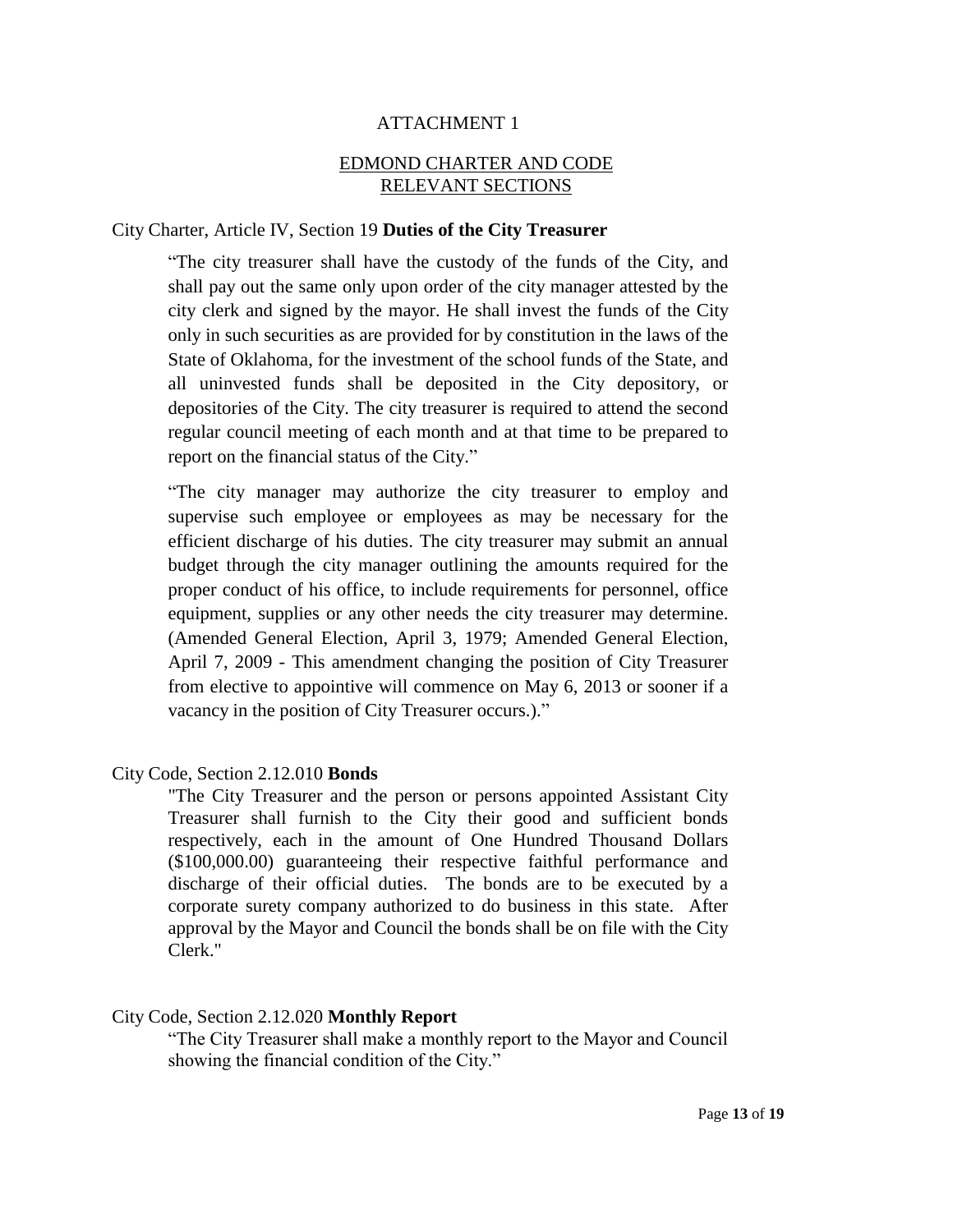## OKLAHOMA STATE STATUTES RELEVANT SECTIONS

TITLE 62, SECTIONS 348.1

A. Except as otherwise provided for by law, a county treasurer, when authorized by the board of county commissioners by a written investment policy, ordinance or resolution or the treasurer of any city or town, when authorized by the appropriate governing body by a written investment policy, ordinance or resolution, shall invest monies in the custody of the treasurer in:

1. Direct obligations of the United States Government, its agencies or instrumentalities to the payment of which the full faith and credit of the Government of the United States is pledged or obligations to the payment of which the full faith and credit of this State is pledged; or

2. collateralized or insured certificates of deposits of savings and loan associations, banks, savings banks and credit unions located in this state, when the certificates of deposit are secured by acceptable collateral as provided in Section 517.5 of this title, or fully insured certificates of deposit at banks, savings banks, savings and loan associations and credit unions located out-of-state; or

3. savings accounts or savings certificates of savings and loan associations, banks, and credit unions, to the extent that the accounts or certificates are fully insured by the Federal Deposit Insurance Corporation; or

4. investments as authorized by Section 348.3 of this title which are fully collateralized in investments specified in paragraphs 1 through 3 of this section, and where the collateral has been deposited with a trustee or custodian bank in an irrevocable trust or escrow account established of such purposes; or

5. county, municipal or school district direct debt obligations for which an ad valorem tax may be levied or bond and revenue anticipation notes, money judgments against such county, municipality or school district ordered by a court of record or bonds or bond and revenue anticipation notes issued by a public trust for which such county, municipality or school district is a beneficiary thereof. All collateral pledged to secure public funds shall be valued at no more than market value. The income received from the investment may be place in the general fund of the governmental subdivision to be used for general governmental operations, the sinking fund, the building fund, or the fund from which the investment was made.

B. Effective November 1, 2013 the provisions of this section shall not apply to investments made by organizations of municipalities created for the purpose of securing benefits and services relating to insurance for Oklahoma municipalities.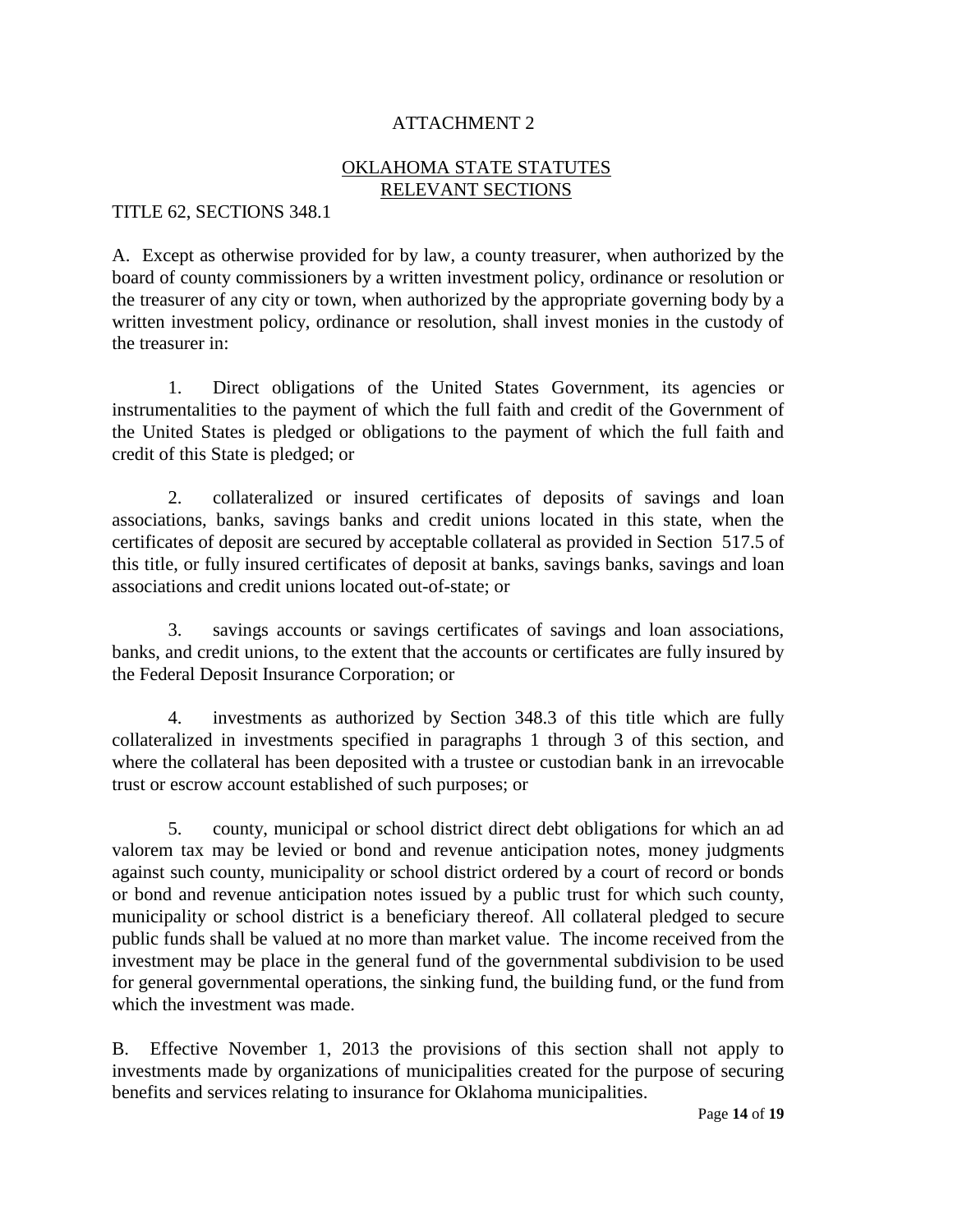#### TITLE 62, SECTION 517.5

A. For purposes of securing public deposits, the treasurer of a public entity may accept as collateral only those securities and other instruments listed below. To insure the safety of public funds, the treasurer may establish standards which restrict, or limit further, any of the types or classes of securities or instruments listed below which may be accepted. Any treasurer of a public entity may request the State Treasurer to determine the eligibility of an individual security for pledging under this section. The treasurer may select the following securities and instruments for the purpose of securing public deposits:

- 1. Obligations, including letters of credit of the United States Government, its agencies and instrumentalities;
- 2. Obligations of this state or of a county, municipality, or school district of this state or of an instrumentality of this state or a county, municipality or school district of this state;
- 3. General obligation bonds of any other state of the United States; and
- 4. A surety bond if:
	- a. subject to the terms and conditions of the bond, it is irrevocable and absolute,
	- b. the surety bond is issued by an insurance company authorized to do business in Oklahoma, and which has been approved by the State Treasurer,
	- c. the issuer of the surety bond does not provide surety bonds for any one financial institution in an amount that exceeds ten percent (10%) of the surety bond insurer's policyholders' surplus and contingency reserve, net of reinsurance, and
	- d. the claims-paying ability of the authorized insurance company is rated, at all relevant times, in the highest category by at least two nationally recognized rating agencies acceptable to the State Treasurer.

B. A financial institution may substitute different forms of collateral from time to time, provided that the collateral is acceptable to the treasurer, and meets the requirements of this section and the rules of the State Treasurer.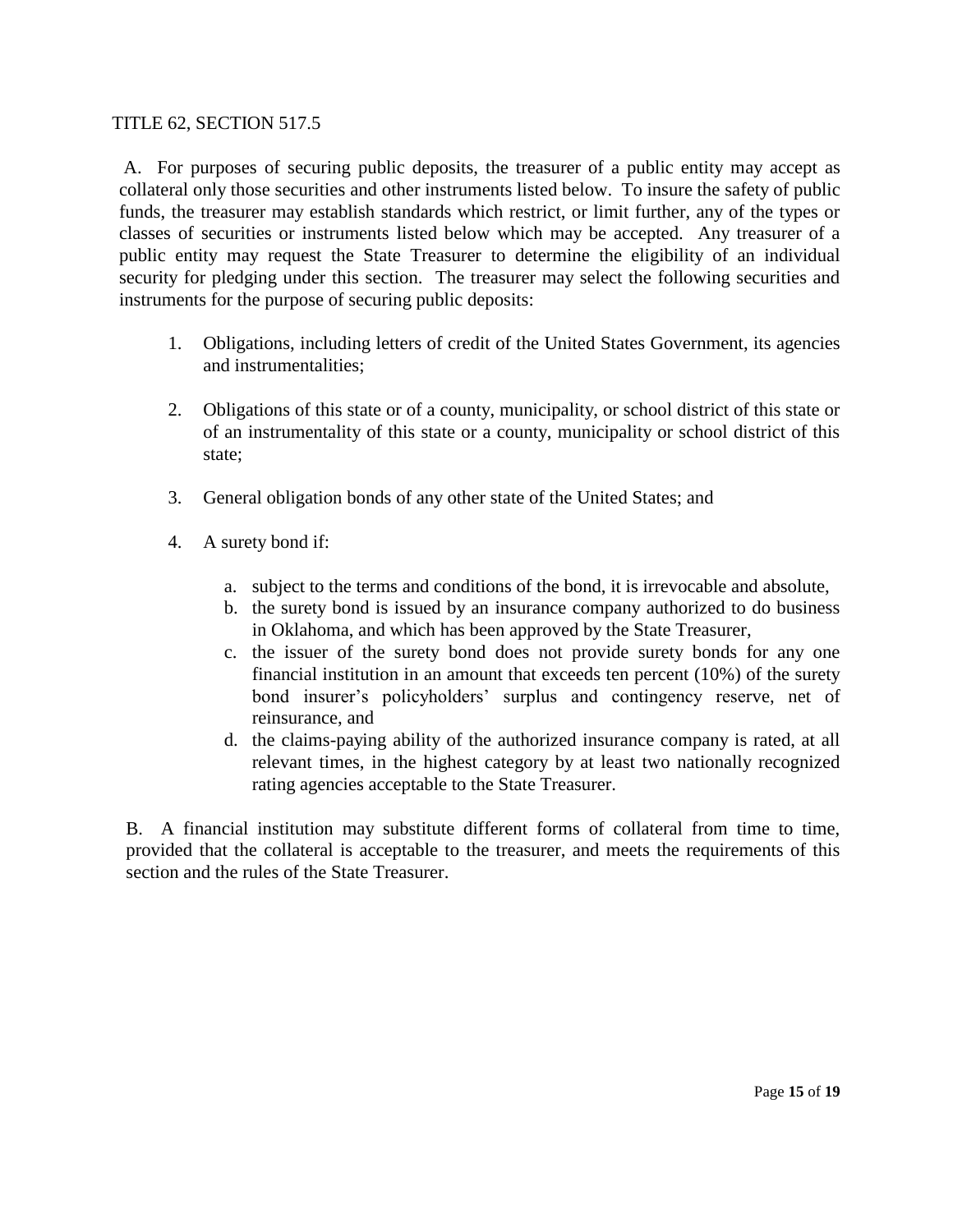#### TITLE 62, SECTION 348.3

A. In addition to the investments authorized by Section 348.1 of this title, the governing body of a city or of a county may adopt a written investment policy directing the investment of the funds of the city or county and any of its public trusts or authorities. If such a policy is adopted by the governing body, such funds shall be invested pursuant to the provisions of the policy. The written policy shall address liquidity, diversification, safety of principal, yield, maturity and quality and capability of investment management, with primary emphasis on safety and liquidity. To the extent practical, taking into account the need to use sound investment judgment, the written investment policies shall include provision for utilization of a system of competitive bidding in the investment of municipal funds. The system shall be designed to maximize yields within each class of investment instrument, consistent with the safety of the funds invested.

B. The written investment policy may authorize the city treasurer or county treasurer to purchase and invest in any or all of the following:

1. Obligations of the United States government, its agencies and instrumentalities;

2. Collateralized or insured certificates of deposit and other evidences of deposit at banks, savings banks, savings and loan associations and credit unions located within the state; or fully insured certificates of deposit and banks, savings banks, savings and loan associations and credit unions located out of state;

3. Negotiable certificates of deposit issued by a nationally or state-chartered bank, savings bank, a savings and loan association or a state-licensed branch of a foreign bank. Purchases of negotiable certificates of deposit shall not exceed ten percent (10%) of the surplus funds of the city or county which may be invested pursuant to this section. Not more than one-half (1/2) of the ten percent (10%) limit shall be invested in any one financial institution specified in this paragraph;

4. Prime banker's acceptances which are eligible for purchase by the Federal Reserve System and which do not exceed two hundred seventy (270) days' maturity. Purchases of prime bankers acceptances shall not exceed ten percent (10%) of the surplus funds of the city or county which may be invested pursuant to this section. Not more than one-half  $(1/2)$  of the ten percent  $(10\%)$ limit shall be invested in any one commercial bank pursuant to this paragraph;

5. Prime commercial paper which shall not have a maturity that exceeds one hundred eighty (180) days nor represent more than ten percent (10%) of the outstanding paper of an issuing corporation. Purchases of prime commercial paper shall not exceed seven and one-half percent (7 1/2%) of the surplus funds of the city or county which may be invested pursuant to this section; and

6. Repurchase agreements that have underlying collateral consisting of those items specified in paragraphs 1 through 5 of this subsection.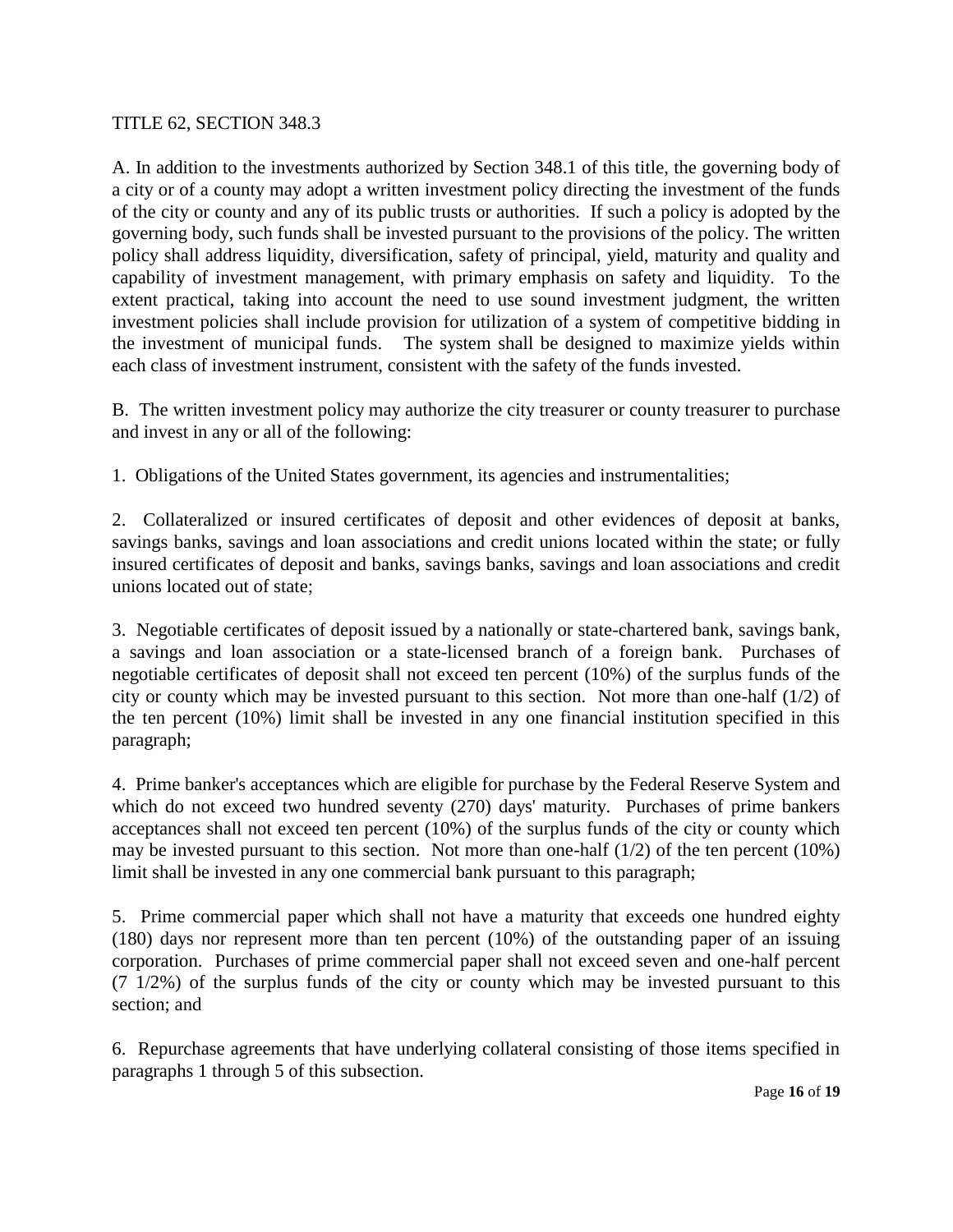7. Money market funds regulated by the Securities and Exchange Commission and which investments consist of those items and those restrictions in paragraphs 1 through 6 of this subsection.

C. Investments shall be made with judgment and care, under circumstances then prevailing, which persons of prudence, discretion and intelligence in the management of their own affairs, not for speculation, but for investment, considering the probable safety of their capital as well as the probable income to be derived.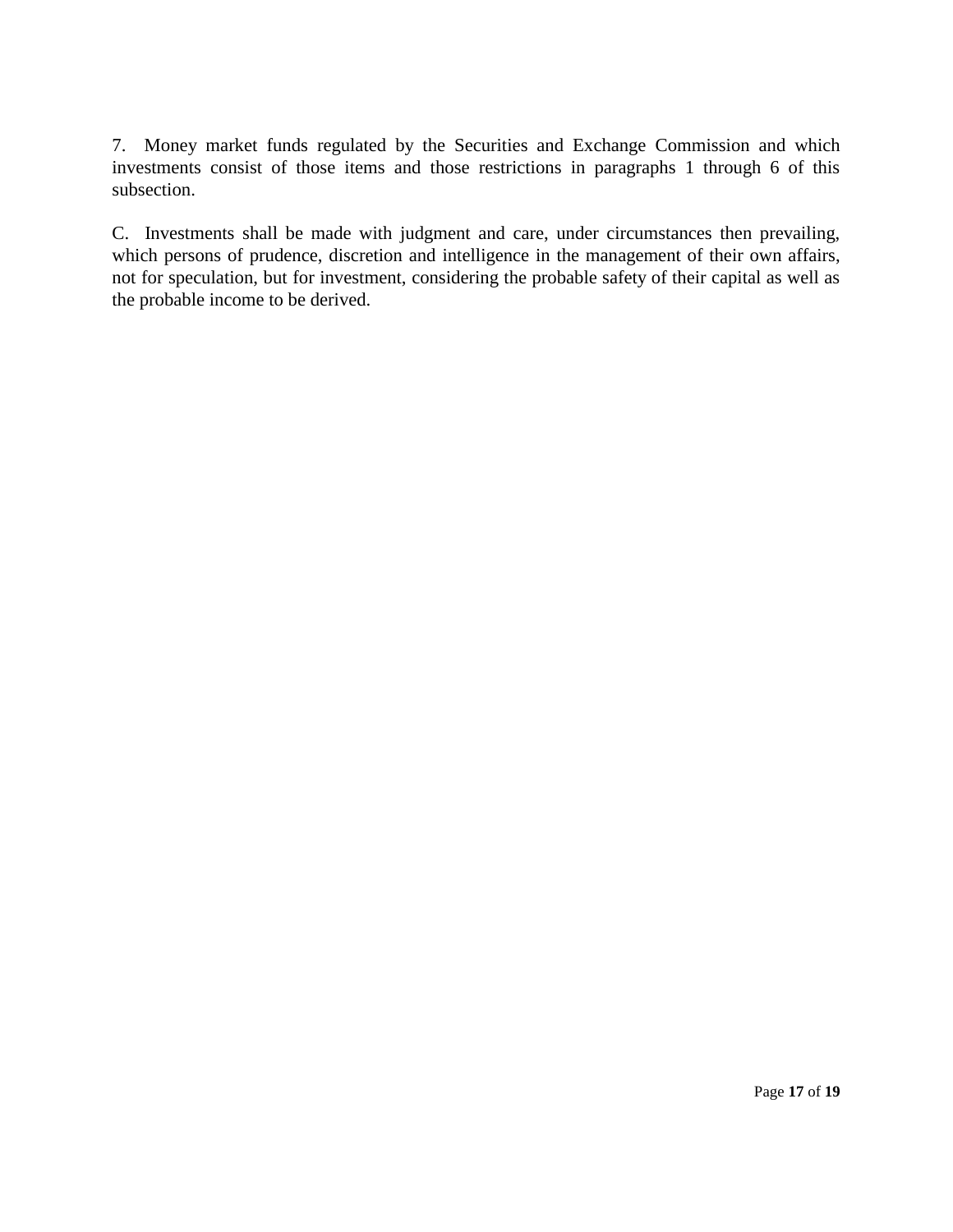#### OKLAHOMA STATE STATUTES RELEVANT SECTIONS

The Oklahoma State Statutes that are relevant to the Public Works Authority can be found in Title 60, Sections 176-180.2. These sections address "Trusts for Furtherance of Public Functions" and set the framework for the administration of a public trust. Except for bond debt issuance, there are no sections in the law for public trusts that specifically address the investment of funds.